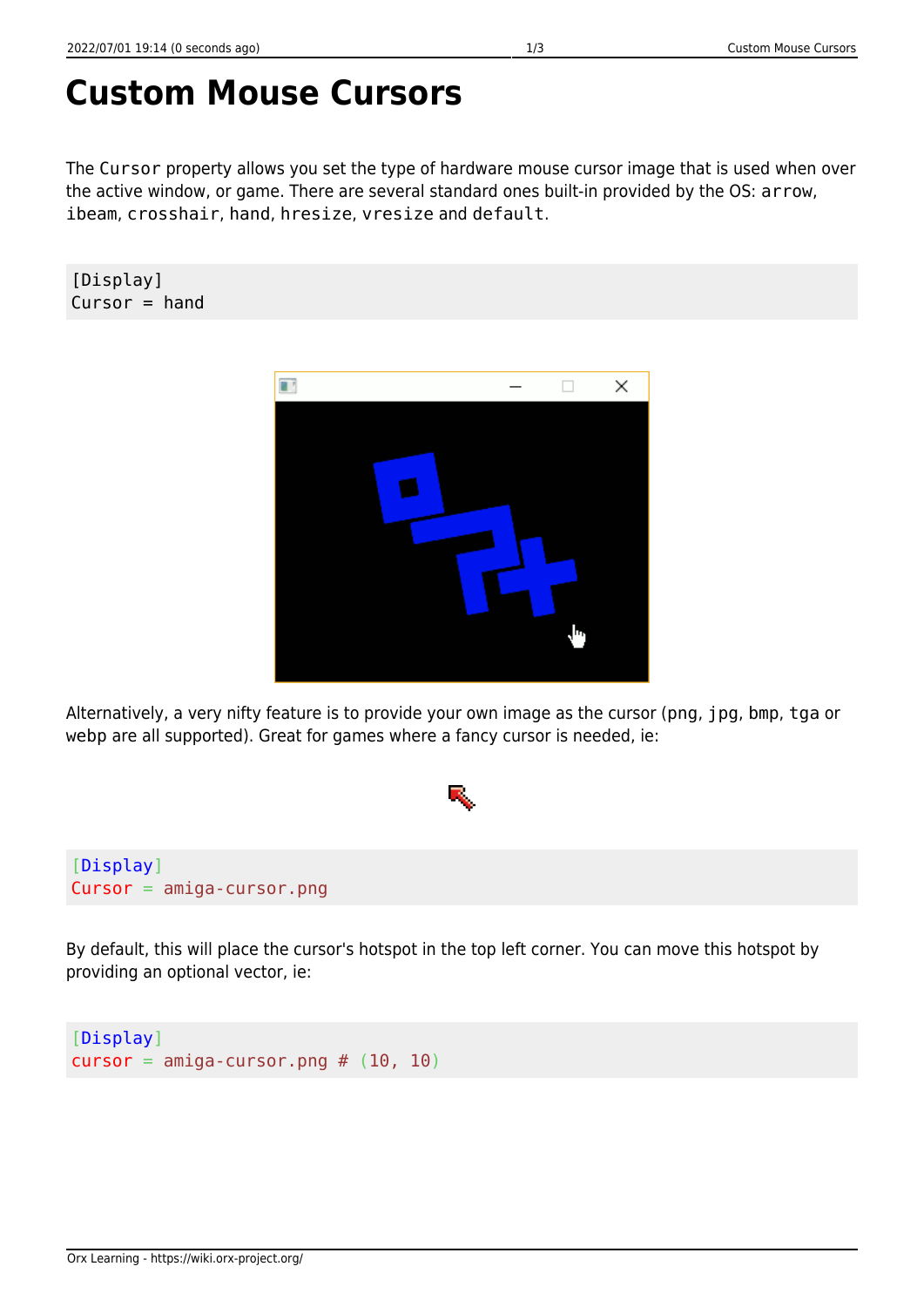

And like a normal cursor, it will hang outside the bounds of the window when you are the right or bottom extremes. Very nice.

You can change cursors using the [Orx Console](https://wiki.orx-project.org/en/tutorials/config/guide_to_the_orx_console). Press the  $\sim$  key to open the console and type:

## Mouse.SetCursor crosshair



Finally, you can set a mouse cursor in code:

## orxMouse SetCursor("amiga-cursor.png", orxNULL);

This will set the cursor to the amiga arrow, and keep the default hotspot by using orxNULL. Change the hotspot position using a vector like:

```
orxVECTOR hotspot = orxVECTOR 0;hotspot.fX = 10;
```